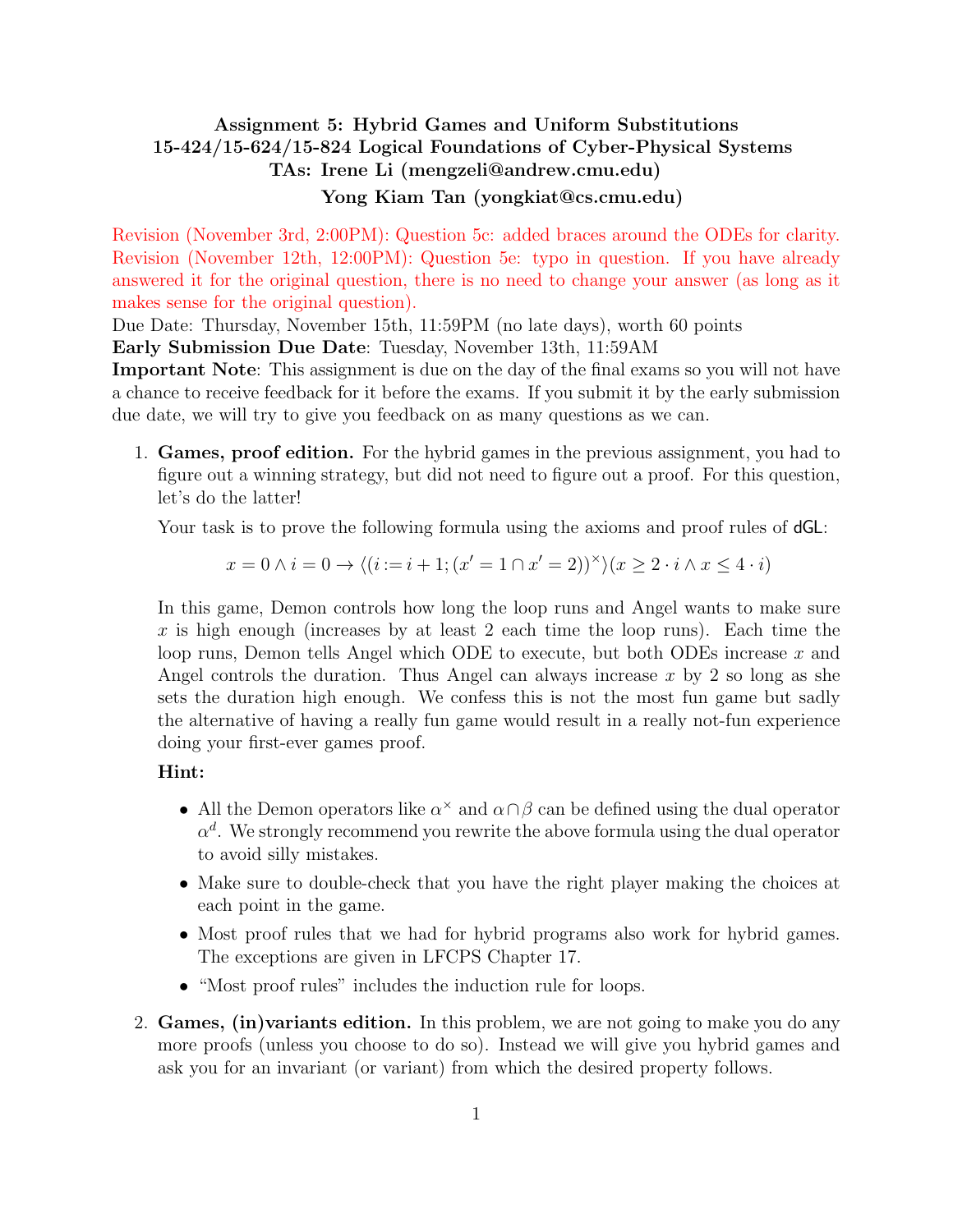(a) For this problem, define:

$$
\alpha_1 \equiv \{x' = v, v' = a, t' = 1 \& t \le T\}
$$
  
\n
$$
\alpha_2 \equiv \{x' = v, v' = -B, t' = 1 \& v \ge 0\}
$$
  
\n
$$
\alpha \equiv t := 0; a := *, ?(0 \le a \land a \le A); T := *^d; ?(T > 0)^d; (\alpha_1 \cup \alpha_2)
$$

The rules of the game can be read as follows:

- i. Angel picks an acceleration:  $a := *, ?(0 \le a \land a \le A)$
- ii. Demon picks a positive timestep:  $T := *^d; ?(T > 0)^d$
- iii. Angel then gets to either accelerate with acceleration  $a$ , or apply the brakes at  $-B$  indefinitely until a stop.

Demon has a strategy to make the following formula valid, i.e. to win the game by preventing Angel from reaching the station, even though Angel is in control of the loop  $(\alpha^*)$ :

$$
A > 0 \land B > 0 \land v = 0 \land x < station \rightarrow [\alpha^*]x < station
$$

What is Demon's invariant? Briefly explain why the invariant works.

(b) For this problem, define:

$$
\alpha_1 \equiv (T := \frac{T}{2} \cap v := -v); (T := 2T \cup v := -v); t := 0
$$
  
\n
$$
\alpha_2 \equiv \{x' = v, t' = 1 \& t \le T\}
$$
  
\n
$$
\alpha \equiv \alpha_1; \alpha_2
$$

The rules of this game can be read as follows:

- i. There is a time limit  $T$  on how long the ODE can run.
- ii. Demon can either halve the time limit or flip the direction of movement  $T := \frac{T}{2} \cap v := -v$
- iii. Angel can either double the time limit or flip the direction of movement  $T := 2T \cup v := -v$

iv. Angel then gets to follow the ODE for at most T time units.

Angel has an easy winning strategy: just undo what Demon does at each loop iteration. In other words, the following formula is valid:

$$
T > 0 \land v > 0 \to \langle \alpha^* \rangle x \geq station
$$

To prove this formula, we can use the *loop convergence* rule:

$$
\text{(con)} \quad \frac{\Gamma \vdash \exists \tau \, p(\tau), \Delta \quad \vdash \forall \tau > 0 \, (p(\tau) \to \langle \alpha \rangle p(\tau - 1)) \quad \exists \tau \leq 0 \, p(\tau) \vdash Q}{\Gamma \vdash \langle \alpha^* \rangle Q, \Delta} \quad (\tau \notin \alpha)
$$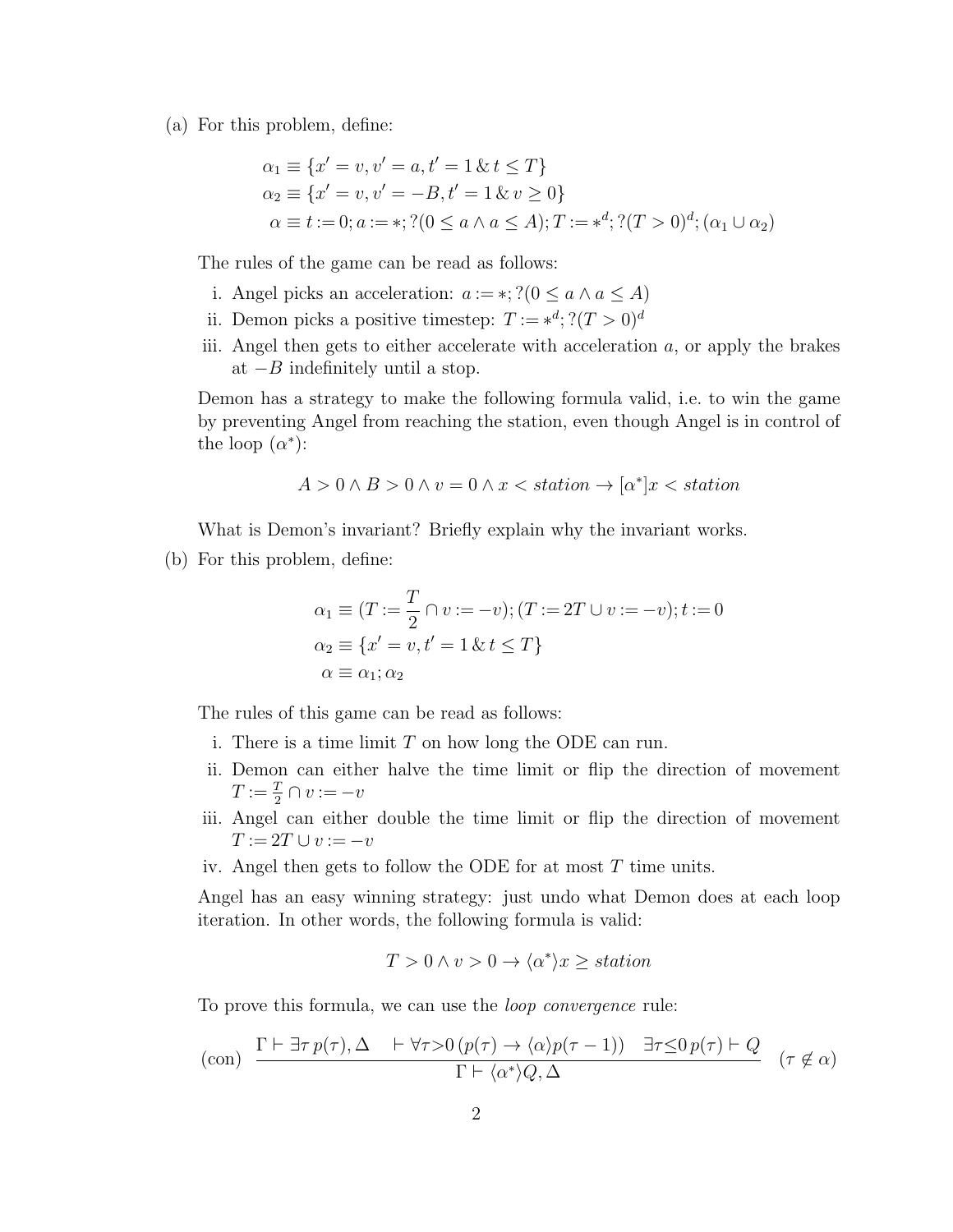If you were to do a full proof for Angel, you would start by applying the convergence rule [con](#page-0-0) with a choice of the loop variant  $p(v)$ . State a *loop variant*  $p(v)$ that can be used to prove the formula, and briefly explain why all 3 resulting premises of the rule are valid.

Hint: Convergence properties have been covered in less detail in the lectures. You may wish to read LFCPS Chapter 17.4 for a more in depth discussion. Since you have less exposure to this material, it may be best to save this part of the question for last if you get stuck.

(c) Bonus. This question is optional. Its main purpose is for groups working on projects related to hybrid games to gain some practice with proving them in KeYmaera X. Your task is to prove the formulas from the previous parts in KeYmaera X. For your convenience, we have written the formulas in KeYmaera X syntax below.  $\hat{\ }$  is KeYmaera X syntax for the dual operator:

```
i. A > 0 & B > 0 & v = 0 & x < station
     \rightarrow[t:=0; a:=*; ?(0 <= a & a <= A);
       {T:=*; ?(T > 0)}; ^{\circ} @
       {x' = v, v' = a, t' = 1 & t < T} + {x' = v, v' = -B, t' = 1 & v > = 0}}*]
     x < station
ii. T > 0 & v > 0
     \rightarrow<{
       {T : = T/2; ++ v:=-v;}^{\circ}{T := 2*T; ++ v:=-v;}{t:=0:}{x' = v, t' = 1 \& t \le T}}*>
     x >= station
```
Copy and submit the text of your tactic for both questions (see Figure [1\)](#page-3-0).

3. Taylor series,  $Ker$  maera X edition. For this problem, we will again explore upper and lower bounds for  $e^t$ , whose Taylor series is given by:

$$
e^t = 1 + t + \frac{t^2}{2!} + \frac{t^3}{3!} + \dots
$$

Recall that you proved a lower bound on  $e^t$  in the last assignment. As we start using more terms in the Taylor series expansion, it becomes much more convenient to use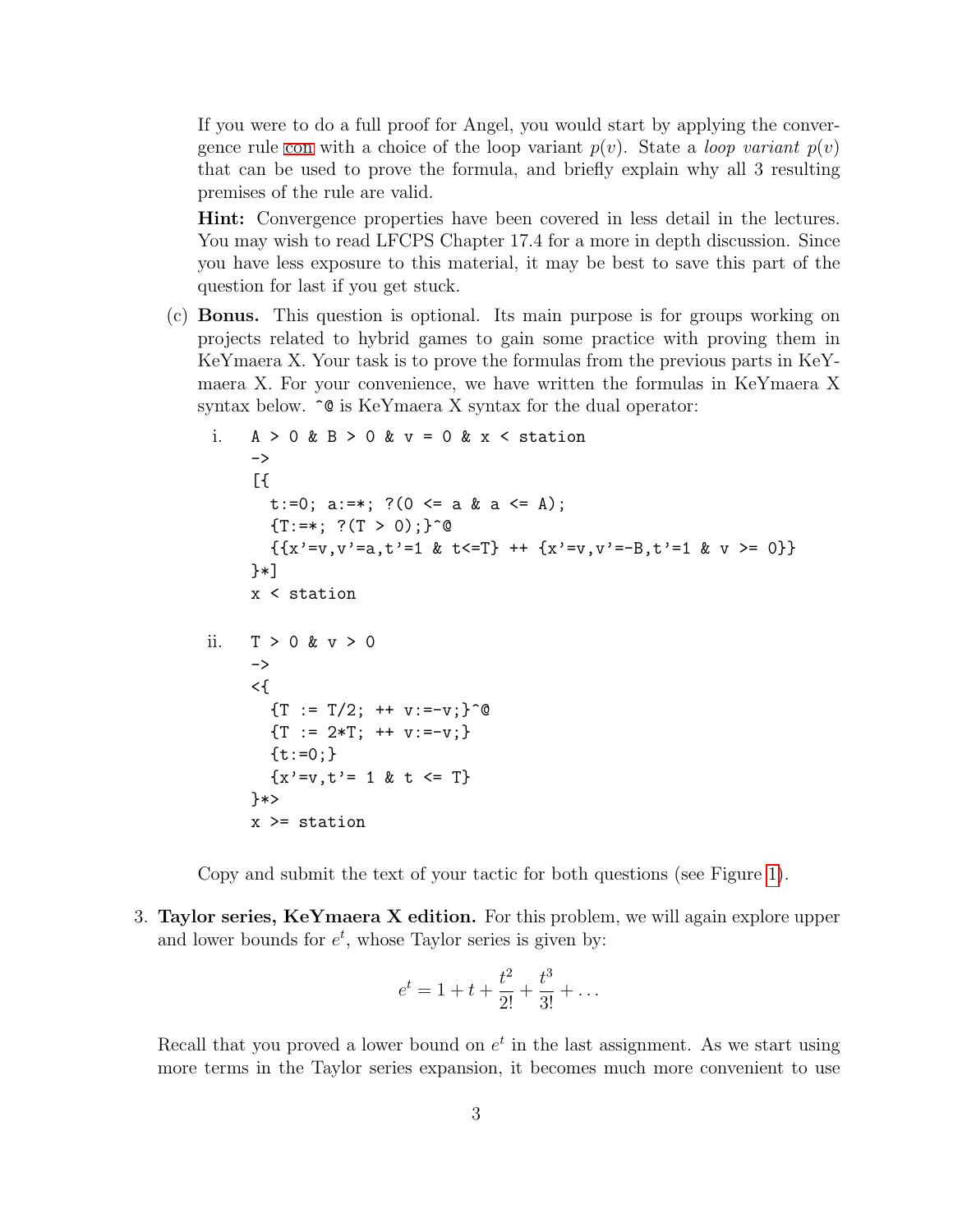**Proof Result** 

◆ All goals in your proof agenda have been closed. Provable Provable( ==> What you proved) Tactic to Reproduce the Proof Copy and submit the tactic that appears here!

<span id="page-3-0"></span>Figure 1: Submit tactic text for KeYmaera X proofs.

KeYmaera X to automate your proof. We will use this opportunity to learn about an advanced tactic that you might need for your course projects.

(a) Prove the following formula in KeYmaera X:

$$
x=1
$$
kt=0->[{x' = x, t' = 1}]x-(1+t+t<sup>2</sup>/2+t<sup>3</sup>/6)>=0

Here is a step-by-step guide to the proof:

i. First, use a differential cut to add  $t \geq 0$  to the domain constraint. Your goal should look like this after the cut:

|                    |                        | Goal: Differential Cut (36.0)                                                                               |
|--------------------|------------------------|-------------------------------------------------------------------------------------------------------------|
|                    |                        | Hint: ODE   SOLVE   DC   DI   DW   DG   GV   MR   BOXD                                                      |
| -11 -<br>$\Box$ dC | $x = 1$ $\bf{A}$ t = 0 | $\vdash$ 1: $\lceil \{x' = x, t' = 1 \& \text{ true } x \mid t \ge 0 \} \rceil$ x-(1+t+t^2/2+t^3/6) $\ge 0$ |

ii. Now, right-click on the ODE in the succedent, and select  $\vert$  Browse...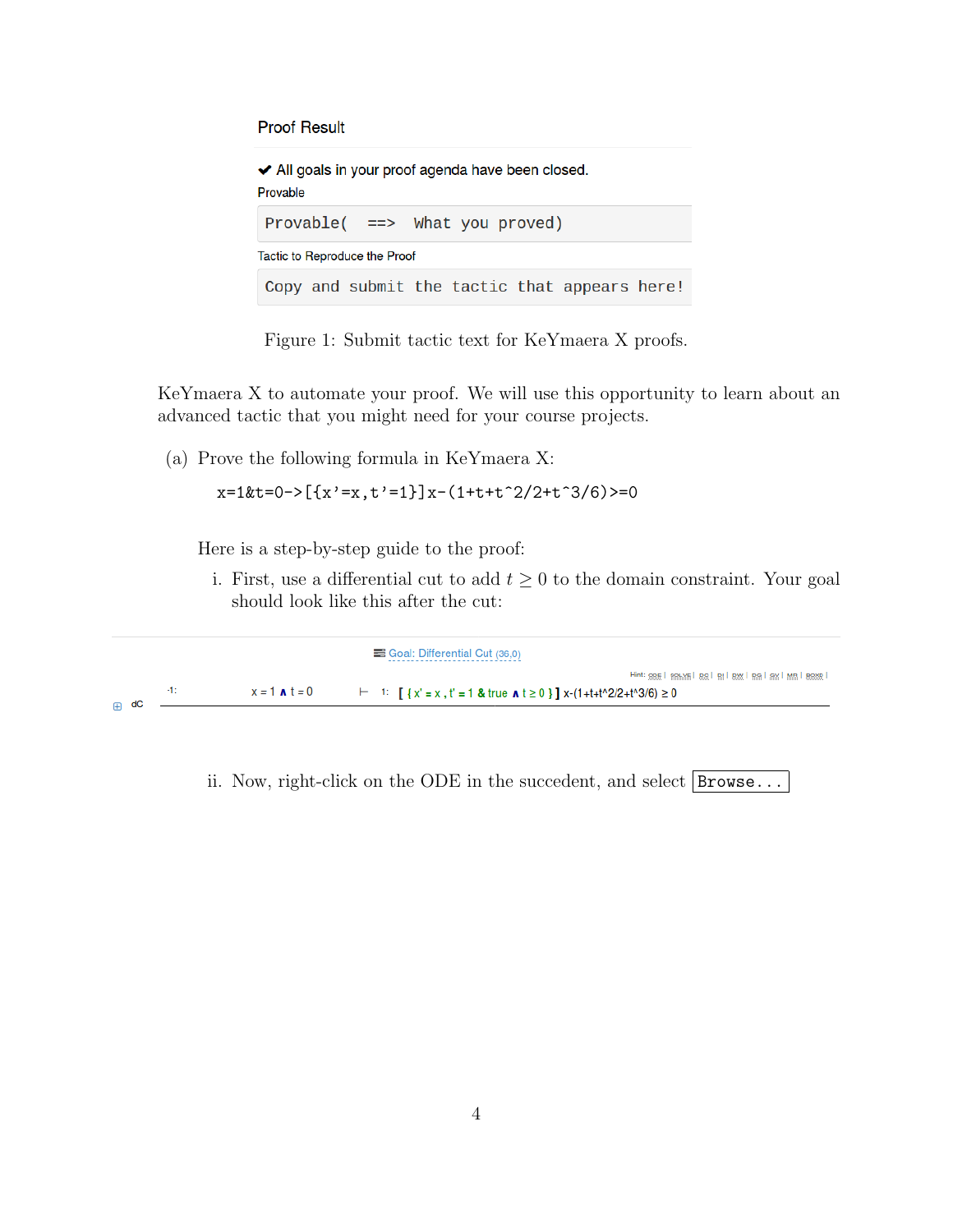| Goal: Differential Cut (36,0)                                                                                       |                                                        |  |  |  |  |
|---------------------------------------------------------------------------------------------------------------------|--------------------------------------------------------|--|--|--|--|
| $x = 1$ $\boldsymbol{\wedge} t = 0$<br>$\vdash$ 1: [{x' = x, t' = 1 & true <b>n</b> t ≥ 0}] x-(1+t+t^2/2+t^3/6) ≥ 0 | Hint: ODE   SOLVE   DC   DI   DW   DG   GV   MR   BOXD |  |  |  |  |
|                                                                                                                     | ×                                                      |  |  |  |  |
| Auto ODE                                                                                                            |                                                        |  |  |  |  |
| <b>Solution</b> solve                                                                                               | Ξ                                                      |  |  |  |  |
| Differential Cut dc                                                                                                 | $\mathbf{0} \equiv$                                    |  |  |  |  |
| Differential Invariant dr                                                                                           | ≡                                                      |  |  |  |  |
| Differential Weaken dw                                                                                              | ≡                                                      |  |  |  |  |
| Differential Ghost de                                                                                               |                                                        |  |  |  |  |
| Gödel/Vacuous GV                                                                                                    |                                                        |  |  |  |  |
| ≡<br>Monotonicity MR                                                                                                |                                                        |  |  |  |  |
| [-]d boxd                                                                                                           |                                                        |  |  |  |  |
| Search for lemmas<br>Search                                                                                         | Apply Lemma<br>Browse                                  |  |  |  |  |

iii. In the search box, type dbx and you should see a proof rule called "Darboux (in)equalities". This is a tactic that automatically uses differential ghosts to prove advanced properties of differential equations. Expand the rule information for dbx by clicking on  $\equiv$ .

| dbx                                                                                                           |          |                        | $L^{\rm Z}_{\rm A}$ | × |
|---------------------------------------------------------------------------------------------------------------|----------|------------------------|---------------------|---|
| Formula:<br>$[x'=x,t'=1 \text{ A } true \text{ A } t \ge 0]$ $x-(1+t+t^2/2+t^3/6) \ge 0$<br>Select proof step |          |                        |                     |   |
| Darboux (in)equalities dbx                                                                                    |          |                        |                     | Ξ |
| Q                                                                                                             | $\vdash$ | $p' \geq g p$          |                     |   |
| $p\ge 0$                                                                                                      | $\vdash$ | [{x'=f(x) & Q}] $p$ ≳0 |                     |   |

The following discussion is advanced material. You are not required to know this, but it is here for completeness in case you would like to understand how the proof works in more detail or if you need to use this in your projects.

This rule says that in order to prove  $p \geq 0$  (or  $p > 0$ ) invariant, it suffices to prove that  $[x' := f(x)](p)' \geq gp$  for some cofactor polynomial  $g<sup>1</sup>$  $g<sup>1</sup>$  $g<sup>1</sup>$  Notice that

<span id="page-4-0"></span><sup>&</sup>lt;sup>1</sup>Recall that [dI](#page-0-0) would require you to prove  $(p)' \geq 0$  in the postcondition instead.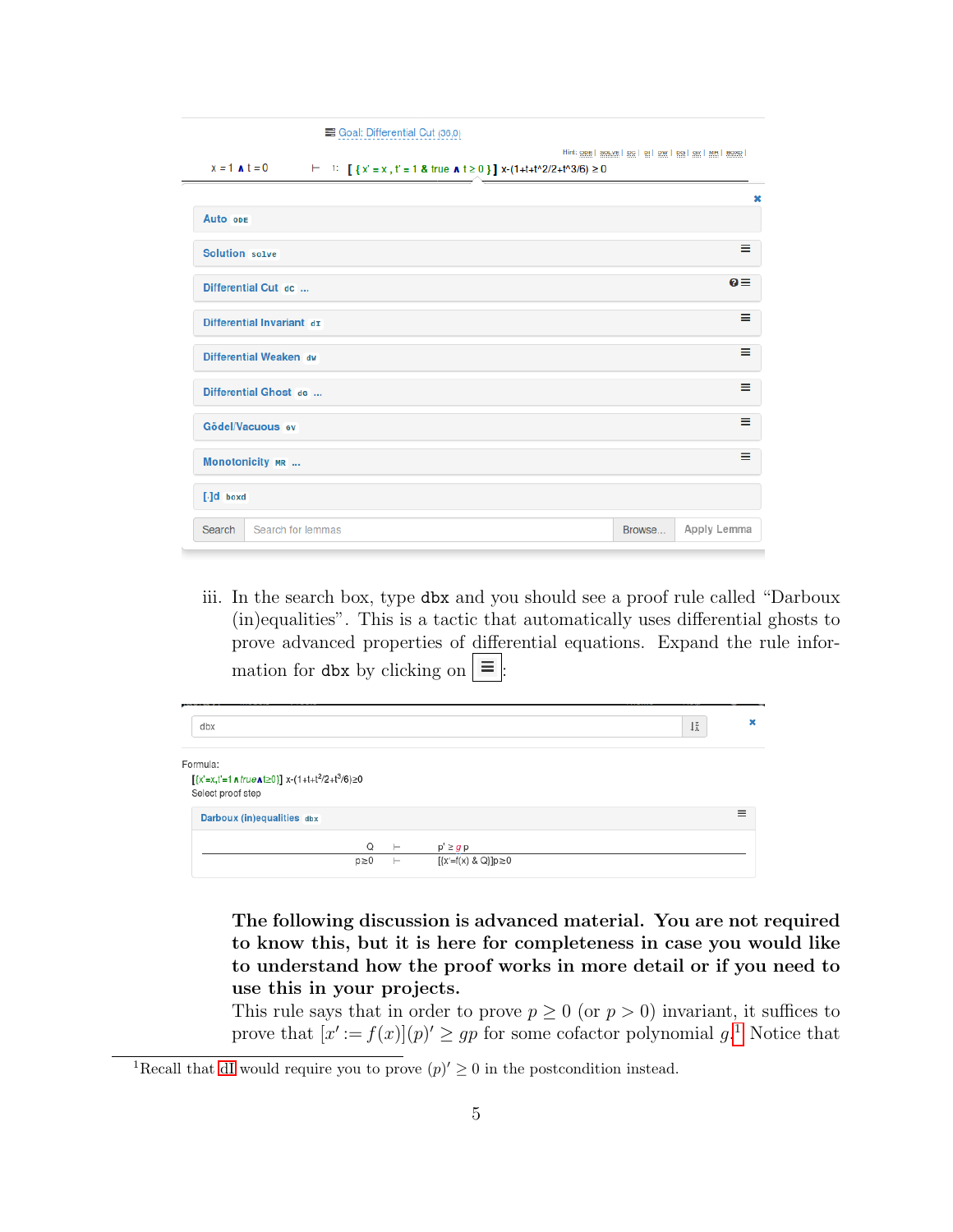the cofactor polynomial g has to be supplied to the tactic as an argument. In this case, we can do a rough calculation (assuming  $x' = x, t' = 1$  and using the domain constraint  $t \geq 0$  for the last inequality):

$$
\overbrace{(x - (1 + t + \frac{t^2}{2} + \frac{t^3}{6}))'}^{p'} = x - (1 + t + \frac{t^2}{2}) \geq 1 \cdot \overbrace{(x - (1 + t + \frac{t^2}{2} + \frac{t^3}{6}))}^{p}
$$

So we can apply the rule by choosing  $q$  to be 1.

- iv. Click on g, type 1, press "Enter", and run the tactic. The proof should be completed.
- v. Copy and submit the text of your tactic (see Figure [1\)](#page-3-0).
- (b) Since  $e^t$  grows faster than any polynomial function as  $t \to \infty$ , it is impossible to prove a polynomial upper bound on it for all  $t \geq 0$ . It is possible, however, if we restrict ourselves to a bounded time interval like  $t \leq 1$ .

Prove the following formula in KeYmaera X:

$$
x=1
$$
 &t=0->[[x' = x, t' = 1  
 &t<=1}]x<=1+t+t^2/2+t^3/4

Submit the final proof tactic like you did for the previous part of this question. Hint: A very similar proof should work for this question, but you have to normalize the postcondition to have 0 on one side of the inequality first in order to use dbx in your proof. (How?)

Together with the previous part of this question, this proves the following approximation to  $e^t$  on the interval  $0 \le t \le 1$ :

$$
1 + t + \frac{t^2}{2} + \frac{t^3}{6} \le e^t \le 1 + t + \frac{t^2}{2} + \frac{t^3}{4}
$$

This bound can be used, for example, to show  $1 \le e^t \le 2.75$  for  $0 \le t \le 1$ .

(c) **Bonus (very difficult).** In fact, we can make the lower bound on  $e^t$  arbitrarily tight by truncating its Taylor series at the  $t^k$  term for higher values of  $k$ :

$$
\sum_{i=0}^k \frac{t^i}{i!} \leq e^t
$$

Similarly, give an expression involving powers of  $t$  up to  $t^k$  that is an upper **bound** on  $e^t$  on  $0 \le t \le 1$  and that can be made arbitrarily tight by increasing k. The expression should also be invariant for the ODE, i.e., the following formula should be valid for your expansion for any  $k \geq 2$ , where  $\theta(k)$  is your expression involving the first  $k$  powers of  $t$ :

$$
x \le \theta(k) \to [\{x' = x, t' = 1 \& 0 \le t \le 1\}]x \le \theta(k)
$$